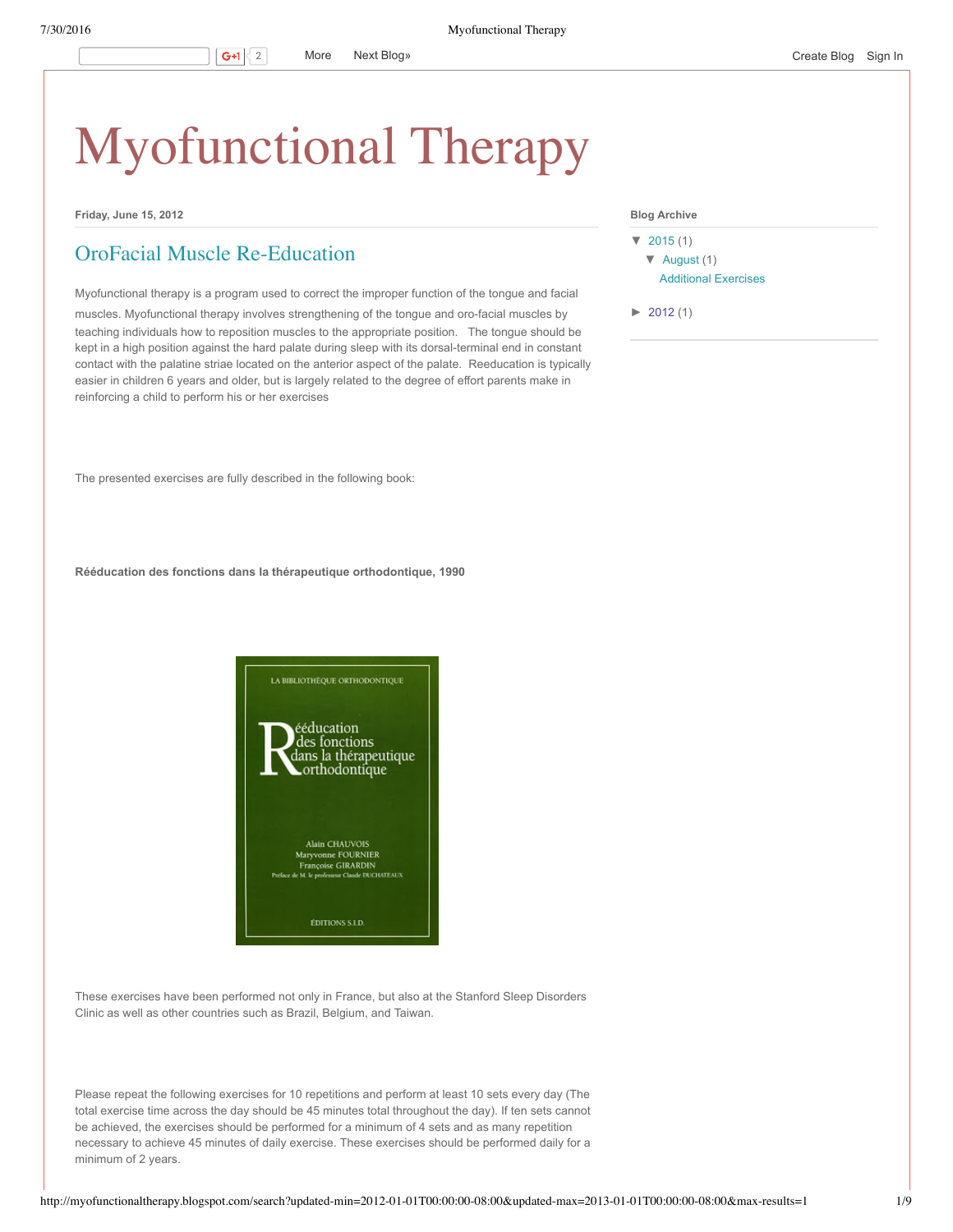Exercise 1: Push Up The Tongue: Place the tip of the tongue against the anterior portion of the hard palate and push upwards and hold for 5 seconds and relax. Repeat 10 times.





Exercise 2: Touch Nose: Pull the tongue forward and try to touch your nose and hold for 10 seconds then relax. The subject here has difficulty performing the exercise. With practice she should be able to improve. Repeat 10 times.



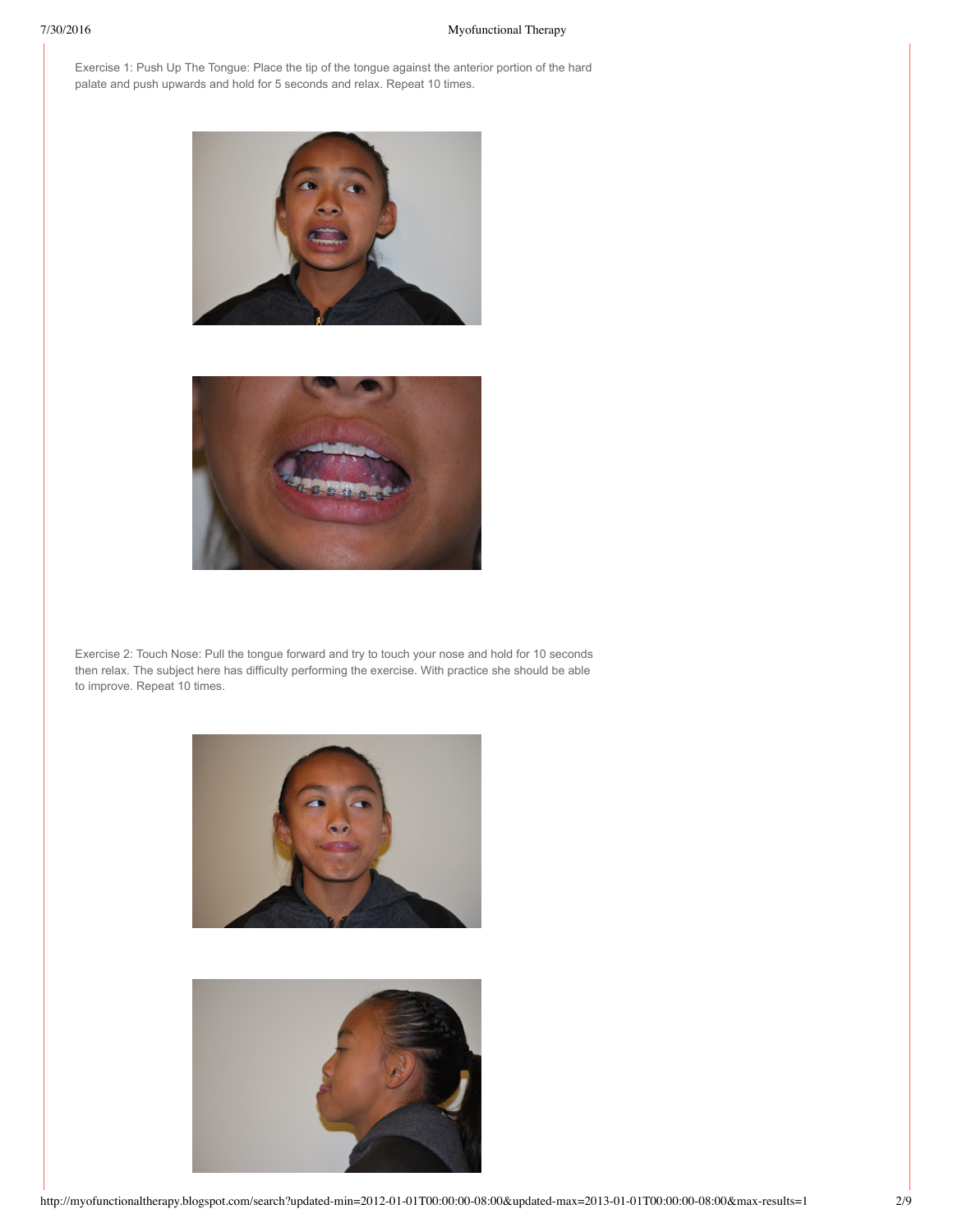Exercise 3: Touch Chin: Pull the tongue forward and try to touch your chin and hold for 10 seconds, then relax. Repeat 10 times.





Exercise 4: Push Tongue Right: Push your tongue forward and push it to the right and hold for 10 seconds, then relax. Repeat 10 times



Exercise 5: Push Tongue Left: Push your tongue forward and push it to the left and hold for 10 seconds, then relax. Repeat 10 times.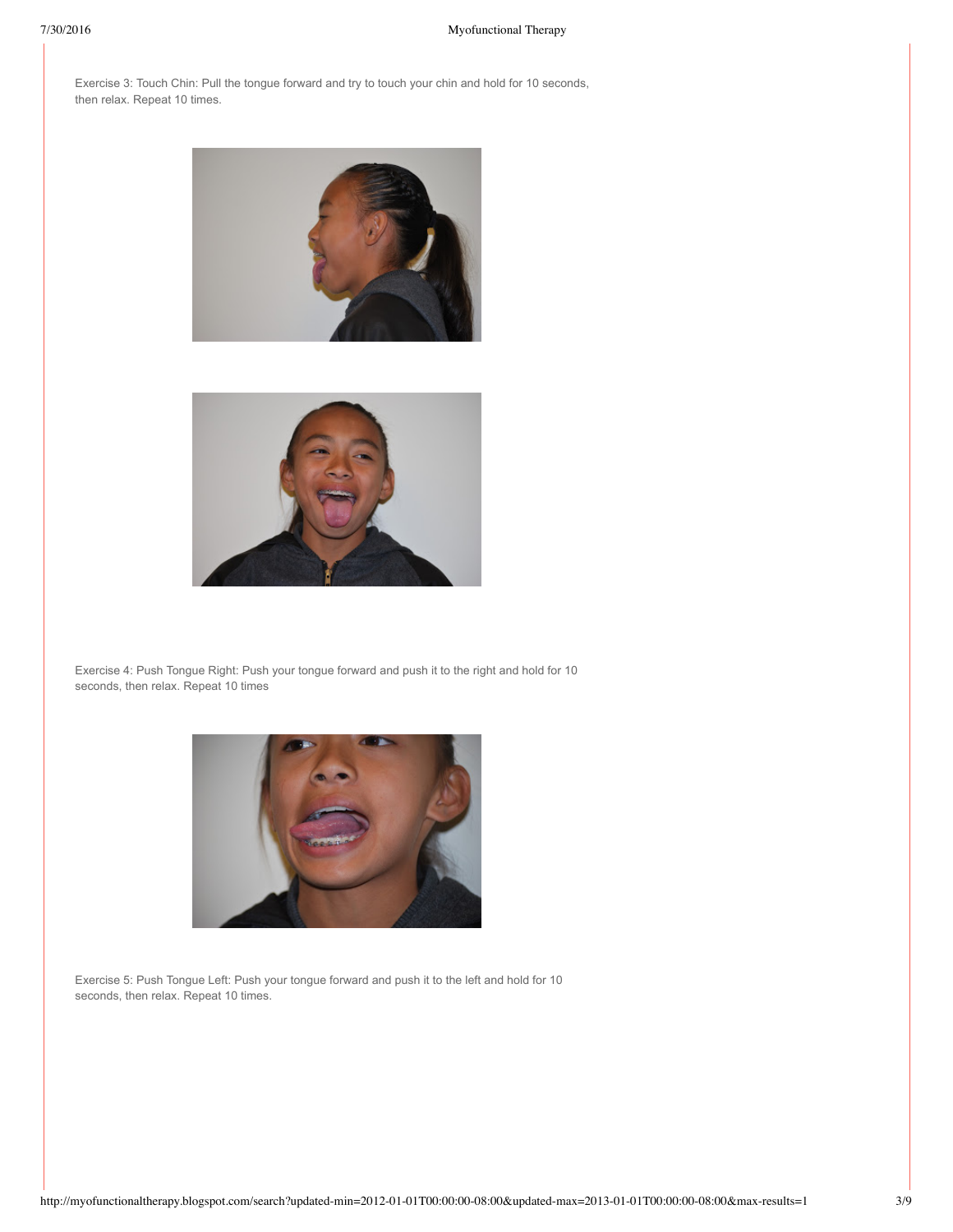

Exercise 6: Fold Tongue: Fold your tongue and try and protrude as far forward as possible while keeping it folded. Hold for 10 seconds, then relax. Repeat 10 times.





Exercise 7: Click the Tongue. Please perform the following exercise as shown in the video below. Perform the exercise for 15 seconds and repeat 10 times. Please turn up the volume on your machine to hear the clicking sound. The first video is clicking that needs to be improved vs the second video which demonstrates loud clicking that is better.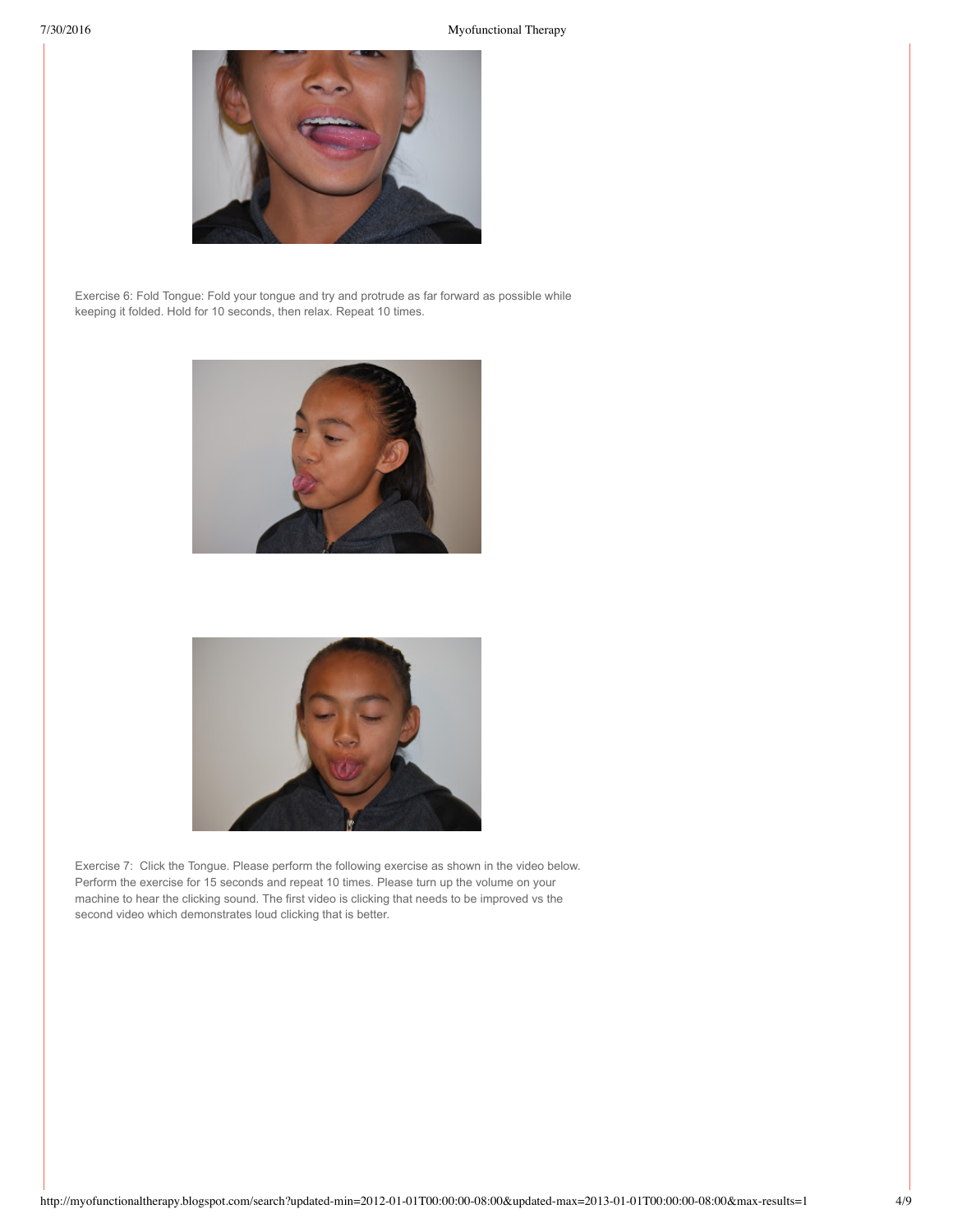

Exercise 8: Push Tongue Against Spoon: Push the tip of the tongue forward and straight and push hard against a spoon. Make sure to keep the tip of the tongue straight as shown below (Repeat 10 times):

A: Good Position





B. Poor Position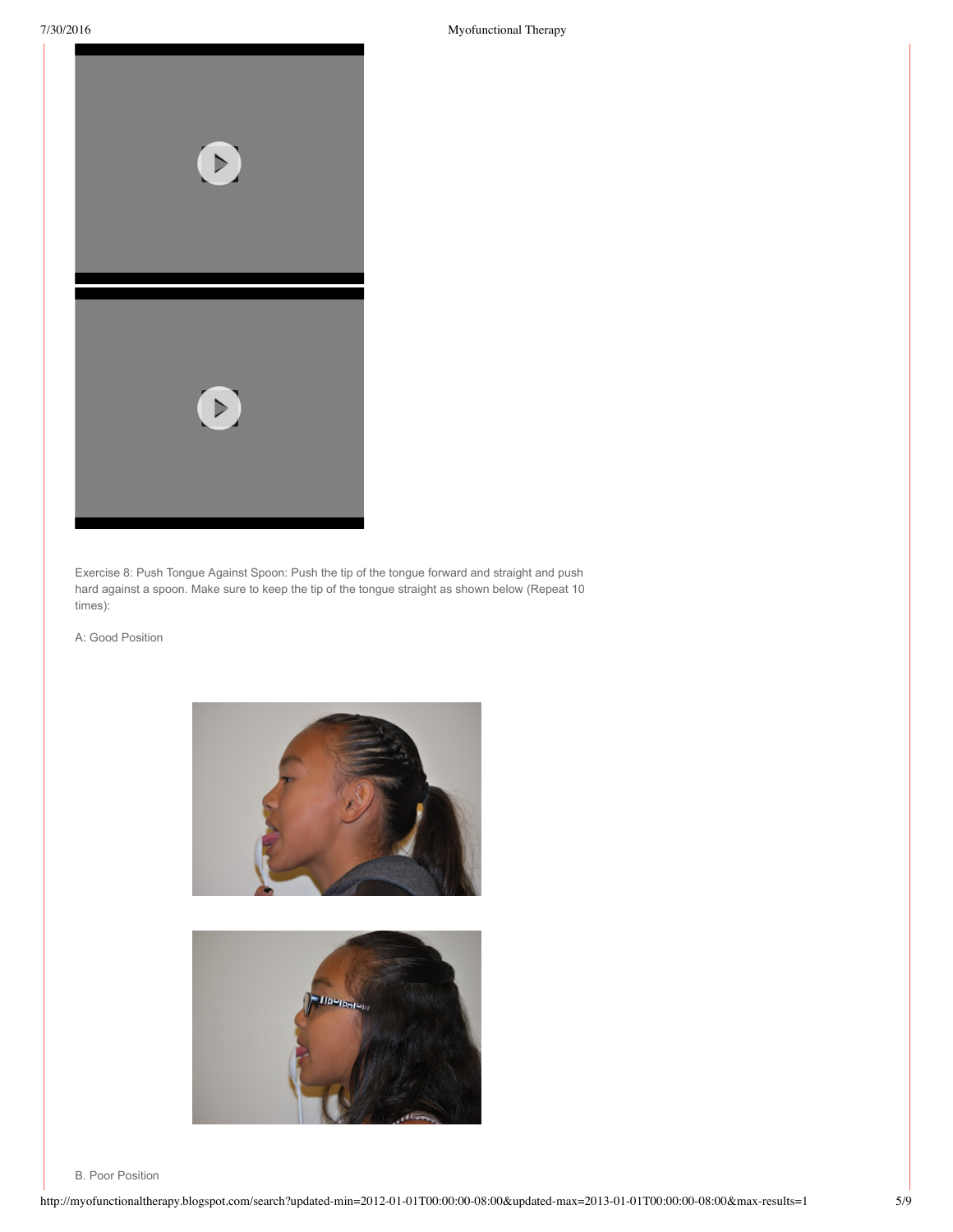



Exercise 9: Hold A Spoon: Hold a spoon between your lips (Make sure that it is between the lips and NOT the teeth). At the beginning you may use only a spoon, but as you become more advanced you can use a small object (sugar cube/chocolate/etc) to add difficulty. Proper and Poor position are shown below:

Proper Position (Note Head/Neck/Spoon):



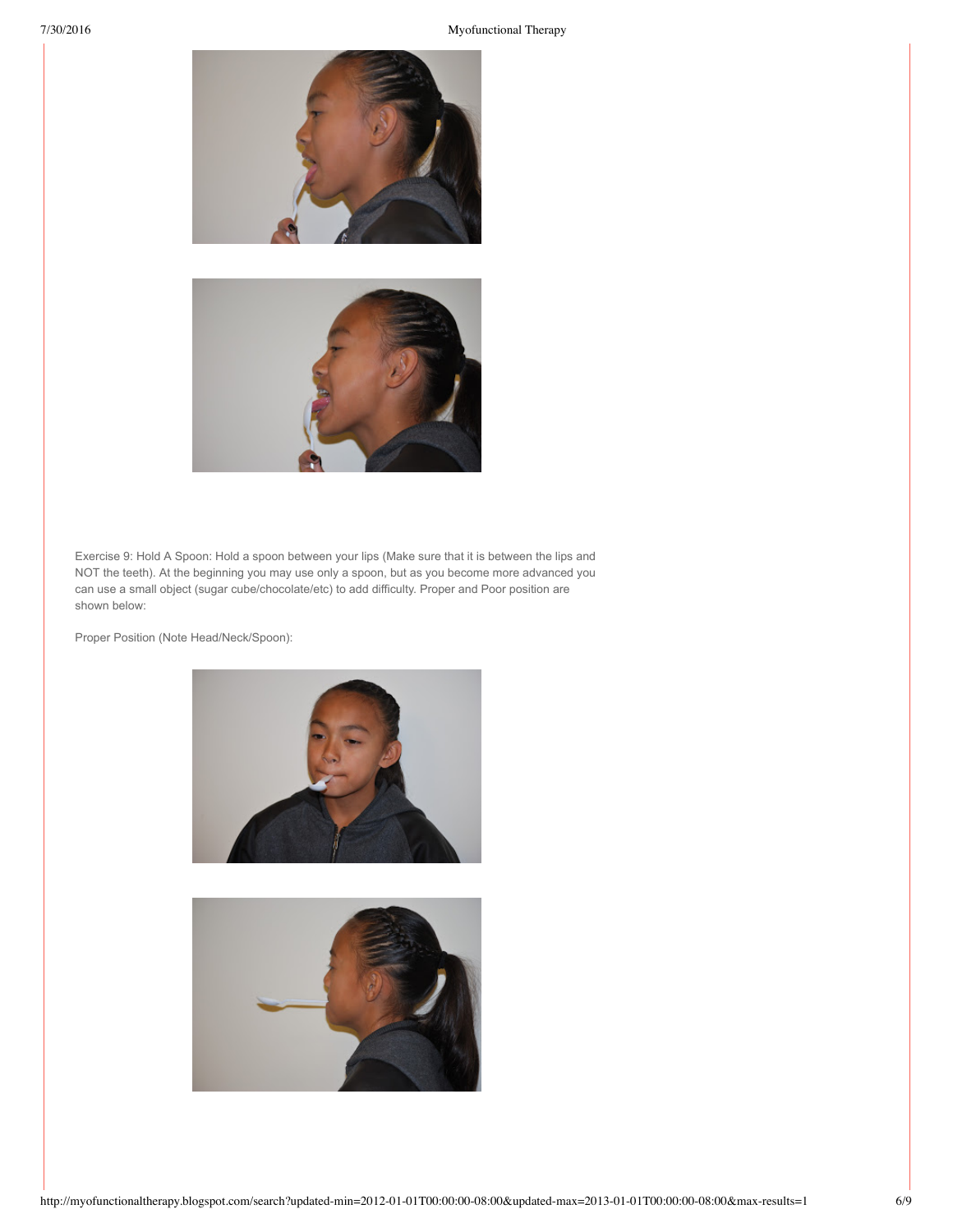



Poor/Inappropriate Position:



Exercise 10: Hold Button: Tie a button to a string that is at least 10 cm in length.



Take the button and put it inside of your mouth between your lips and your teeth. Hold your lips as tight as you can and then pull on the string in a horizontal plane and do not allow the button to be pulled out. Hold for 10 seconds then relax. Repeat 10 times. For added difficulty, older children can try to hold the button (or a coin) flat in between their lips.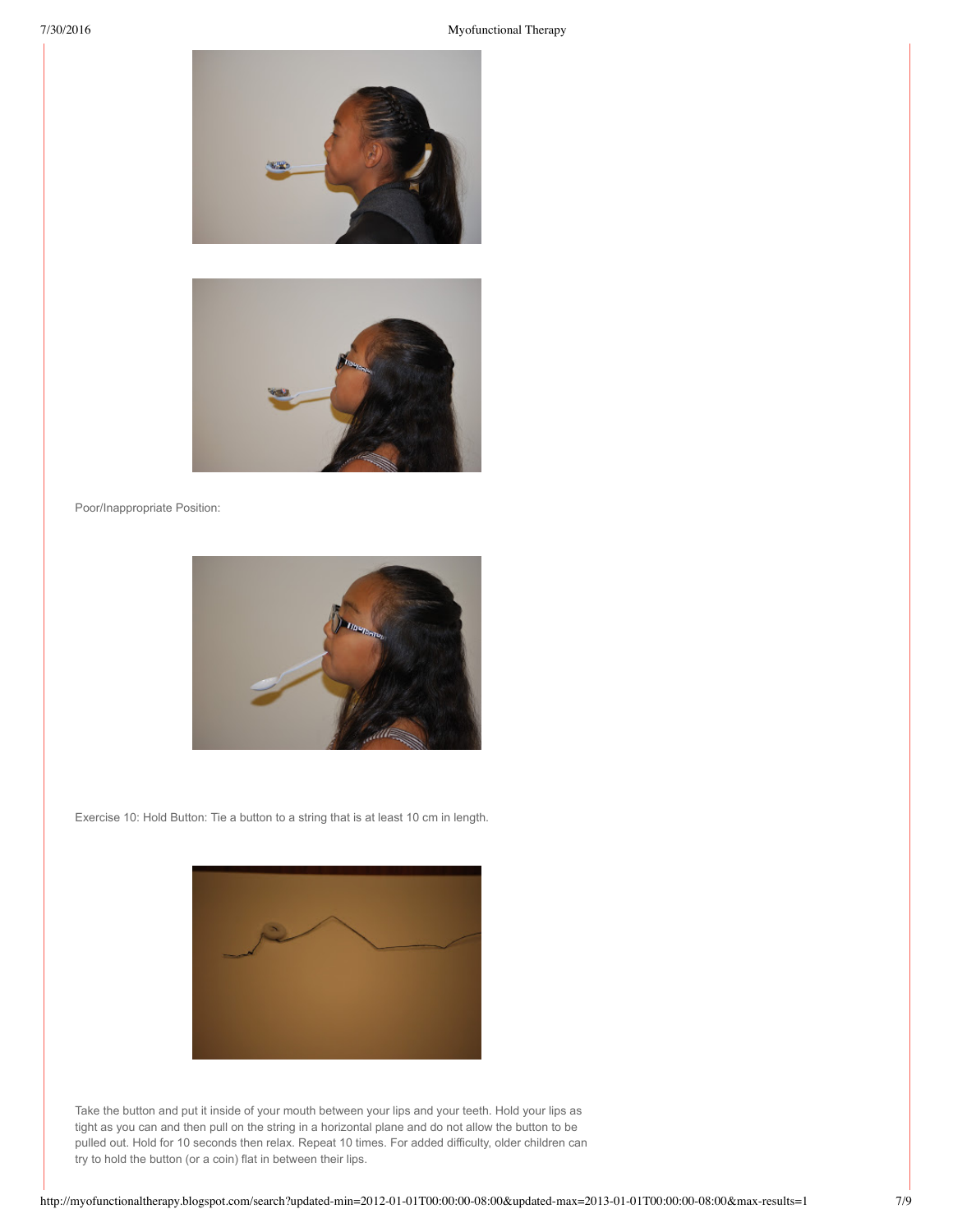Caution: Please make sure that the child is old enough to make sure that they can hold the string, or parent is holding straight to avoid the child accidentally swallowing the button.

Pulling button with string





Holding button flat between lips



Prior to these exercises being performed, your child's frenulum should be evaluated. If he or she is having difficulties performing the exercises outline above, it may be due to a short frenulum that can be evaluated by their sleep specialist. (Treatment involves a small procedure to release the tongue into a normal position and can be discussed with sleep specialist and ear/nose/throat specialist). Below are two photos pointing to the location of the frenulum i.e. a small ligament in the middle of the tongue that attaches the tongue to the base of the mouth anteriorly